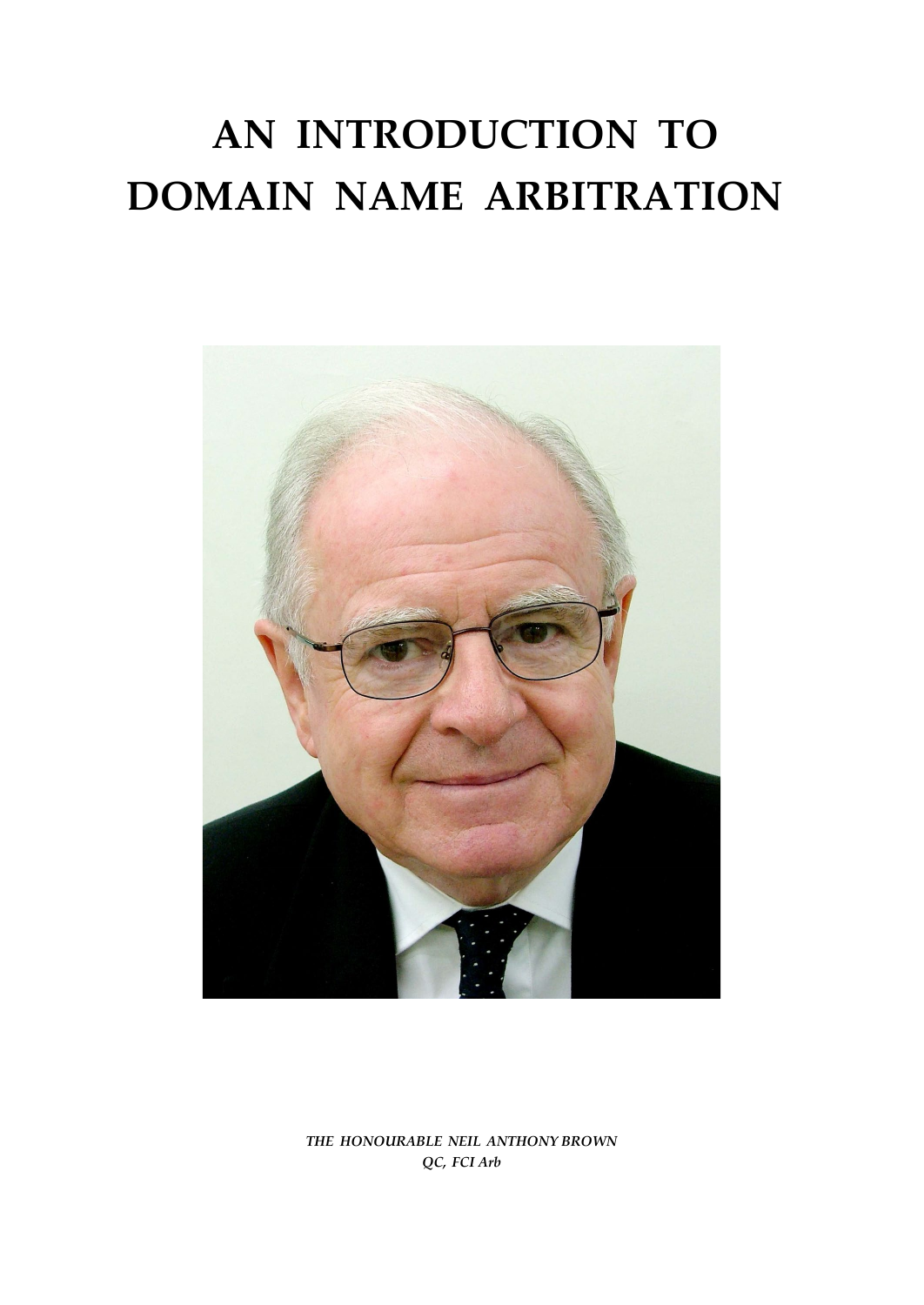# **AN INTRODUCTION TO DOMAIN NAME ARBITRATION**

# **The Hon Neil Brown QC**

The internet now controls so much of peoples' lives that it is not surprising that it has thrown up a vast range of issues – legal, financial, marketing, public relations and many others.

One of them is the arbitration of disputes about domain names: who owns them, whether they have been registered improperly or in bad faith to do damage to another party, or whether they have just been stolen or plagiarised. It is of course trite to say that domain names are important in the use of the internet. They are necessary to set up a website and email addresses have to be supported by a website.

Domain names are also becoming more important as commercial and social contact between people is increasingly concentrated on the internet and as domain names, as a form of personal property, [1](#page-1-0) become more valuable. Thus, there is a steady flow of disputes over domain names and they are being fought with increased enthusiasm as the value of good domain names increases.

# **Litigation v. arbitration**

Lawyers should therefore be familiar with the processes that are available to resolve domain name disputes, in particular, by arbitration. This is also important for in-house counsel because their organisations, especially those with prominent names, are plagued by cybersquatters.

Traditional litigation has always been, and still is, available when parties want to make a claim regarding a domain name. Parties are not obliged to use arbitration and may sue in the courts for trademark infringement, trade practices law, contract, passing off and any other area of the law that might give them a cause of action to recover a domain name.

#### **The advantages of arbitration**.

There are, however, many advantages in using arbitration instead of litigation. First, as many cases concerning domain names are international in character, litigation over domain names has all of the pitfalls and obstacles of international litigation: deciding who the defendant should be, locating it, serving it with documents, determining the governing law and enforcing a judgment, not to mention the delays and excessive costs involved in litigation as opposed to arbitration.

<span id="page-1-0"></span>

<sup>1</sup> *Tucows.Com Co v Lojas Renner SA* [2011] ONCA 548 (Ontario Court of Appeal).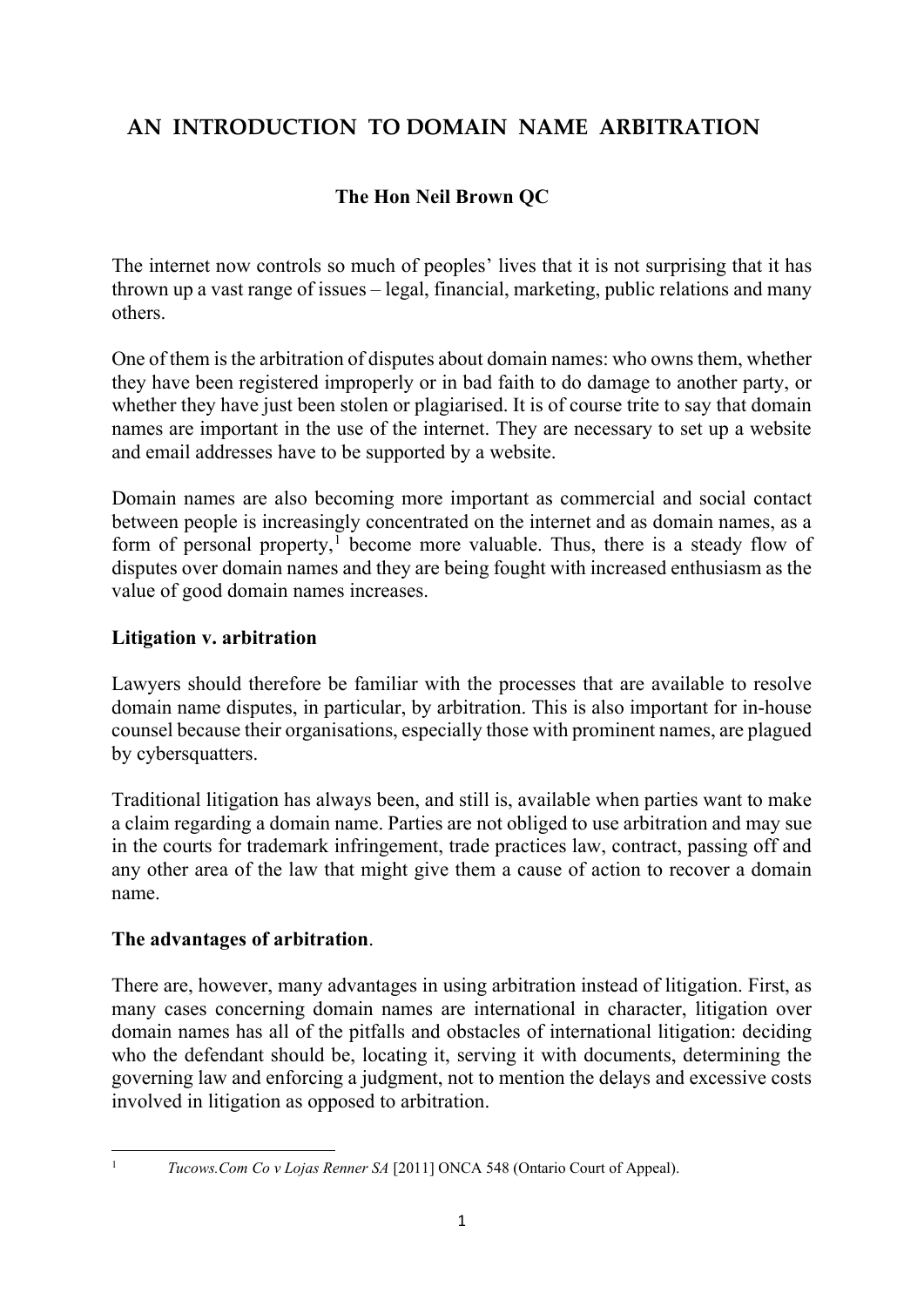Accordingly, it became evident during the 1990s that a separate arbitration process was needed to match the unique nature of domain names. This led in 1999 to the Uniform Domain Name Dispute Resolution Policy (UDRP), a system of compulsory arbitration of disputes over the most prominent categories of domain names, such as ( .com, .info and .biz.<sup>[2](#page-2-0)</sup> At the same time, there developed similar dispute resolution processes for the domain names issued under the auspices of various countries, such as Canada and Australia.<sup>[3](#page-2-1)</sup>

Resort to the law in national courts rather than arbitration still remains, but the UDRP quickly became the principal means of resolving domain name disputes. If all that a party wants is to obtain the domain name quickly and economically, it should arbitrate - but transfer of the domain name is all that such parties can obtain through arbitration. If, however, the claimant wants damages, injunctions and orders, other remedies, costs and interest, then proceedings in the appropriate courts is the avenue that must be followed.

# **What is the UDRP?**

The UDRP (or 'the Policy')<sup>[4](#page-2-2)</sup> is an online system for arbitration that is solely concerned with disputes about domain names, i.e., names that are used to identify a site or address on the internet and which enable the internet to function and people to communicate with each other.

A Complainant who initiates dispute resolution under the UDRP is a trademark owner who claims that the person who responds to the claim (the 'respondent') has registered a domain name, had no right to do so and has acted in bad faith in registering and using it.

The UDRP has been remarkably successful and has become the pre-eminent method for resolving domain name disputes. There have been very few court cases over domain names, but more than 50,000 decided arbitrations, all of which are posted on the internet, so a large body of knowledge and experience has been built up. The success of the UDRP has been due to the fact that it is comparatively free of legal complexity, it is conducted online, kept within strict time limits, and produces a result quickly and economically that is automatically enforceable and one that produces finality and closure. The process results in an order for one of the following:

(1) the transfer of the domain name to the complainant, if that party wins;

<span id="page-2-0"></span><sup>&</sup>lt;sup>2</sup> To this list must now be added domain names registered under the new range of Top Level Domains, such as .accountants.

<span id="page-2-1"></span> $\frac{3}{4}$  https://www.auda.org.au/assets/pdf/auda-2016-01.pdf.

<span id="page-2-2"></span>[https://www.icann.org/resources/pages/policy-2012-02-25-en.](https://www.icann.org/resources/pages/policy-2012-02-25-en) In domain name circles, the UDRP is sometimes referred to simply as 'the Policy'; it is also so used in this article.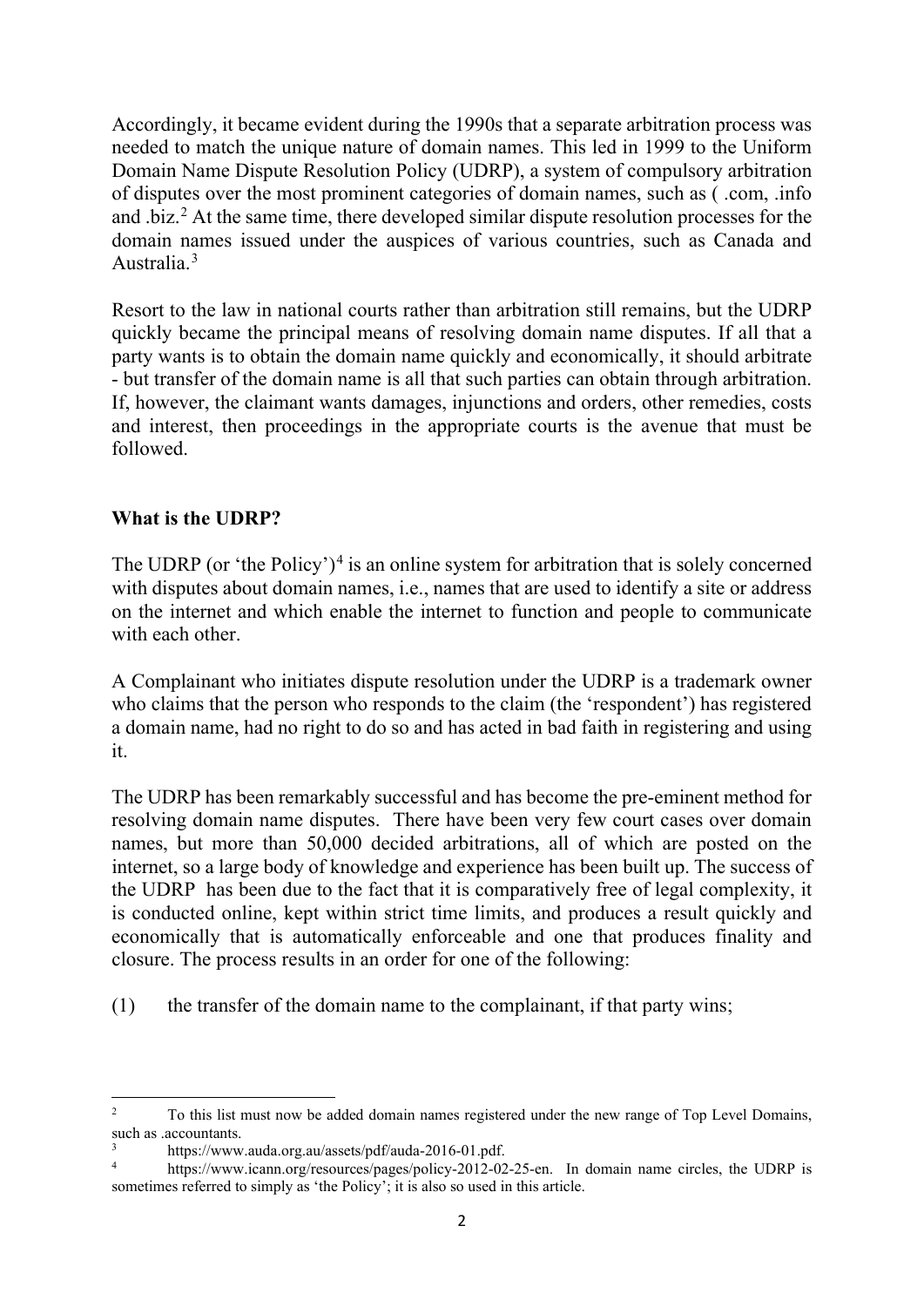- (2) the cancellation<sup>[5](#page-3-0)</sup> of the domain name if the successful complainant is content to have the domain name cancelled rather than have it transferred to it; or
- (3) an order that the claim be dismissed, which means the respondent/domain name registrant has won and the domain name remains in the ownership of the respondent.

#### **How is the UDRP a form of compulsory arbitration?**

This is an important question because it answers another question: how do arbitrators obtain their jurisdiction? The answer lies in contract law. When someone buys a domain name through a registrar like Go Daddy and presses the 'Submit' button, that person becomes bound to an agreement with the registrar that includes the compulsory arbitration process - the UDRP – which is mandated by the Internet Corporation for Assigned Names and Numbers (ICANN), the non-profit company that runs the domain name system from Los Angeles.

#### **How does the system work?**

By way of example, a trademark owner - let us call it Ford - has a trademark for FORD that it uses to sell its motor vehicles. Ford claims that someone has registered the domain name <fordspareparts.com>, which is being used to sell counterfeit, second hand and illegally obtained Ford spare parts, all without permission. It decides not to sue in the courts, but makes a claim under the UDRP which it sends by email to its choice of one of the six providers of UDRP arbitration services. [6](#page-3-1) The claimant may bring its claim in any one of those providers. The provider serves the claim by email on the registered owner, waits to see if it files a response and then chooses an arbitrator from its list or panel of arbitrators.<sup>[7](#page-3-2)</sup> The arbitrator considers the evidence and submissions, writes a decision and returns it to the provider, who then issues the order and sends it to the registrar, who takes steps to comply with the order, unless the claim is dismissed, in which case the registrant of the domain name keeps the domain name. If the order is for transfer or cancellation of the domain name, there is a period of grace of 10 days before the domain name is transferred or cancelled, so that the unsuccessful respondent may institute court proceedings to have the order set aside if it wants to.

#### **What law is applied in resolving the dispute?**

<span id="page-3-0"></span><sup>&</sup>lt;sup>5</sup> Not many claimants ask for cancellation, as a cancellation means that the unsuccessful respondent could, if it acts quickly enough, register the same domain name again, immediately after it has been cancelled.

<span id="page-3-1"></span><sup>6</sup> The World Intellectual Property Organization (WIPO) in Geneva, the National Arbitration Forum in Minneapolis (NAF, now known as Forum), the Asian Domain Name Dispute Resolution Centre at various Asian centres, the Czech Arbitration Court in Prague, the Arab Centre for Dispute Resolution in Amman, Jordan and the Canadian International Internet Dispute Resolution Centre in Vancouver.

<span id="page-3-2"></span><sup>&</sup>lt;sup>7</sup> A sole panellist or arbitrator, unless one party asks for three, in which case the provider follows ICANN's rules to appoint the three panellists.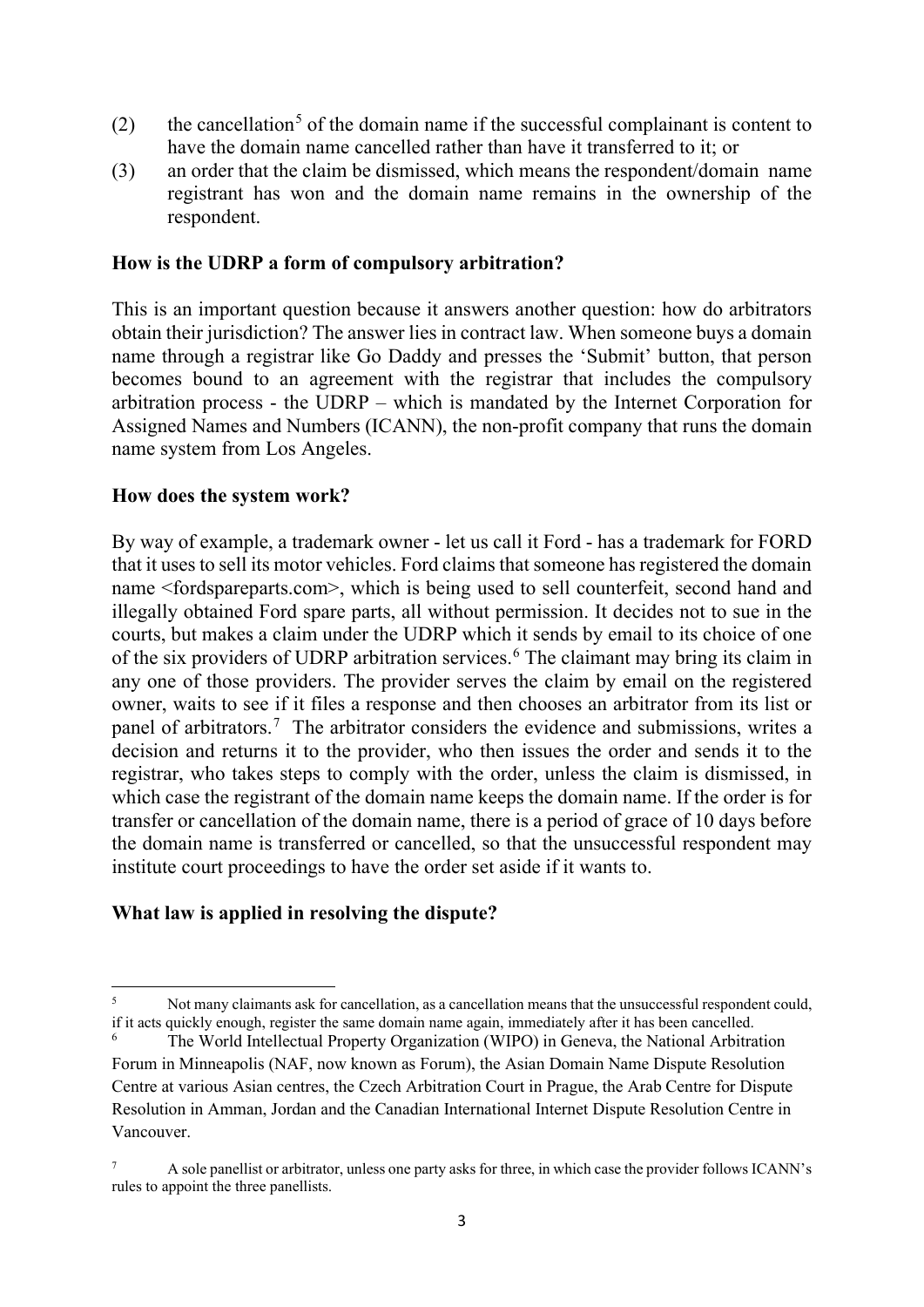Arbitrators are required to apply ICANN's Policy<sup>[8](#page-4-0)</sup> and Rules<sup>[9](#page-4-1)</sup> in the arbitration. One provision – paragraph  $15(a)$  - deserves particular attention, for it requires the arbitrator to apply the Policy and Rules and *"... any rules and principles of law that it deems applicable."* This provision gives rise to some interesting issues, such as whether it enables an arbitrator to apply equitable principles, such as laches<sup>[10](#page-4-2)</sup> or the US free speech defence.

#### **What has to be proved?**

The arbitrator's role is to decide whether the Policy has been complied with, for the Policy determines (i) whether or not the domain name is identical or confusingly similar to the trademark in question, (ii) whether the registrant has a right or legitimate interest in the domain name, and (ii) whether the registrant has registered and used the domain name in bad faith.

The complainant must prove all of those three elements by evidence on the balance of probabilities. Cases frequently fail, however, because parties and their legal advisers simply make assertions rather than prove facts by evidence.

The three elements to be proved by a claimant, to state them again, are:

(1) that the domain name being claimed is identical or confusingly similar to a trademark or service mark in which the complainant has rights; and

(2) that the party who holds the domain name (the registrant) has no rights or legitimate interests in it; and

(3) that the domain name has been registered and is being used in bad faith.

# **Let us have a look at each of these three elements**

# **First element: the trademark**

The arbitration avenue under the UDRP procedure is therefore available only to parties who have a trademark.<sup>[11](#page-4-3)</sup> The trademark may be registered in any country, even if not in the registrant's country. It may be a registered or an unregistered common law trademark. It is surprising how many companies do not have a registered trademark over their company names or products and so it is just as well, for them, that

<span id="page-4-0"></span><sup>&</sup>lt;sup>8</sup> The UDRP, available at https://www.icann.org/resources/pages/policy-2012-02-25-en.<br><sup>9</sup> Rules for Uniform Domain Name Resolution Policy, available at

<span id="page-4-1"></span>https://www.icann.org/resources/pages/udrp-rules-2015-03-11-en. The Rules are applicable to all disputes, no matter which of the six providers is used. In addition, each provider has its own set of Supplementary Rules that provide more specific rules for dealing with cases handled by that provider and covering matters such as the file size of electronic communications and filings.

<span id="page-4-2"></span>An issue that is presently subject to debate, due to the longevity of some domain names now being made the subject of claims.<br> $\frac{11}{11}$  Note that this

<span id="page-4-3"></span>Note that this is the requirement of the UDRP. It is not the requirement under some of the country code dispute resolution procedures, such as the Australian auDRP, under which it is sufficient if the complainant holds a trademark, company name or registered business name.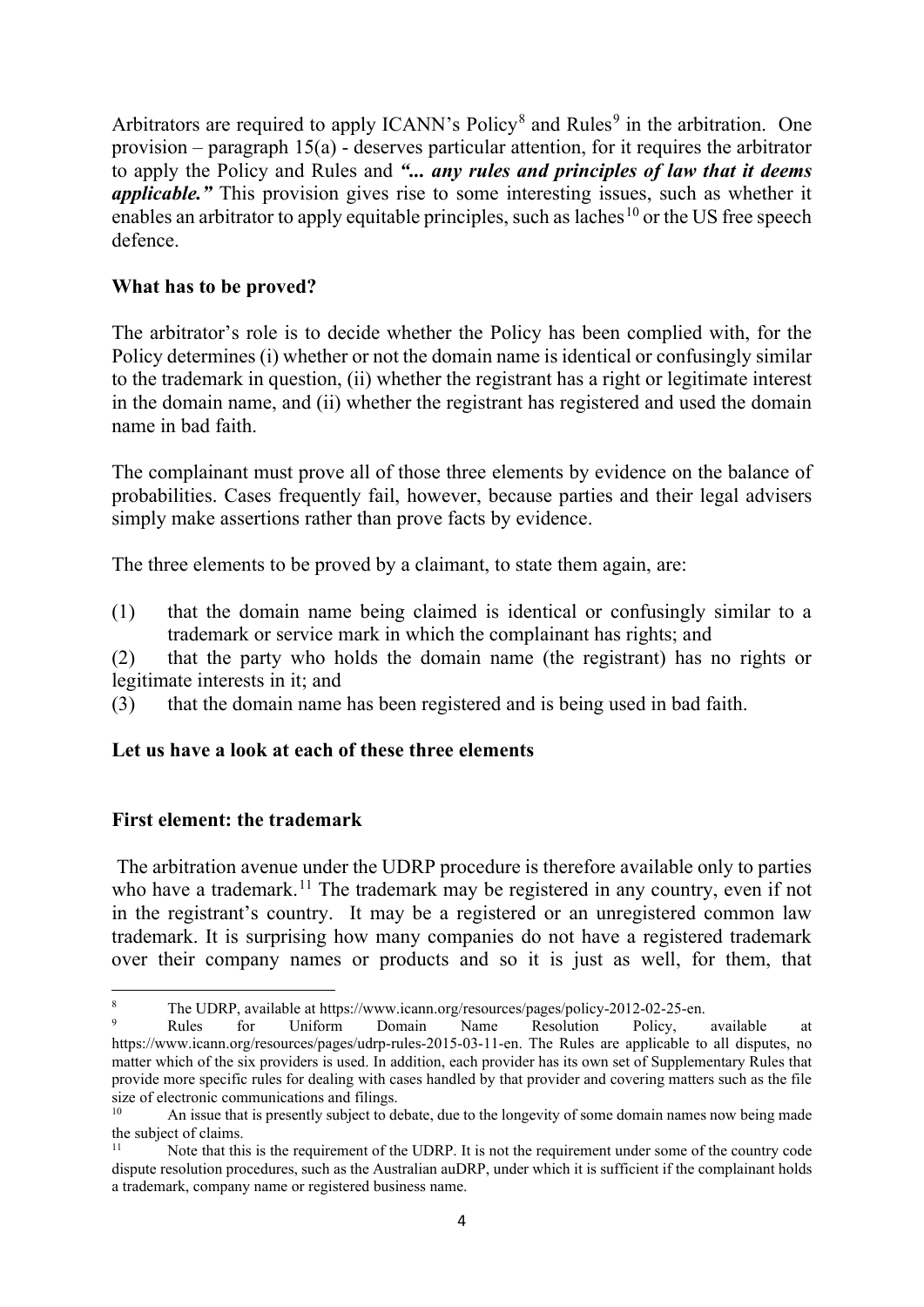unregistered trademarks are allowed, if they can be proved. This is also true of some celebrities who, like Hillary Clinton, [12](#page-5-0) did not have a registered trademark and had to prove (not just assert) an unregistered or common law trademark in her own name, which she succeeded in doing.

The panel or arbitrator<sup>[13](#page-5-1)</sup> must make a comparison between the domain name under dispute and the trademark relied on, to see if the domain name is identical or confusingly similar to the trademark. There are various ways in which this test has been formulated, but one way of expressing it is if a reasonably informed bystander would think that they were the same, in appearance or perhaps in the way they sound or that the domain name was invoking or referring to the trademark. To take an obvious example, the domain name  $\leq$  onthego.com $\geq$  is clearly identical to the trademark ON THE GO<sup>[14](#page-5-2)</sup> as the domain name and the trademark contain the same words, and the gaps in the trademark are regarded as being irrelevant. The domain name <delltechnologies.com> is clearly not identical to the trademark DELL, as it contains different words, but it is confusingly similar. Why? Because everyone knows Dell is a technology company, and when the word Dell is put in juxtaposition with the word 'technologies' in the domain name, the person who created it was probably trying to suggest an association with Dell.[15](#page-5-3) Sometimes, however, there are real disputes, for example where the person who registered the domain name *<*chubbsux.com*>,* added the derogatory word 'sux' to the CHUBB trademark; in that case, is the domain name confusingly similar to the trademark CHUBB?[16](#page-5-4)

#### **Second element: no right or legitimate interest in the domain name**

Under this element, the complainant has to prove that the person who registered the domain name has **"**no rights or legitimate interests in" the domain name.

The general approach of arbitrators or panellists to this issue is to see if the complainant has made out a *prima facie* case that the registrant has no right or legitimate interest in the domain name and, if so, the onus of proof shifts to the registrant to prove that it has a right or legitimate interest. Normally, the complainant trademark owner will prove that its trademark has been taken and embedded in the domain name without consent, and that the domain name has been used for some improper purpose, such as selling counterfeit or competing goods on a website or pretending that the website is the trademark owner's website. The complainant trademark owner will then leave it up to the registrant to try to rebut the *prima facie* case against it and the arbitrator's job is to see if the registrant has succeeded. The test is whether there is some valid and plausible reason why the registrant registered the domain name or whether this was done to disrupt the trademark owner's business, to force it to sell the domain name or to make

<span id="page-5-0"></span><sup>&</sup>lt;sup>12</sup> *Hillary Rodham Clinton v Michele Dinoia aka SZK.com*, NAF Claim No FA0414641 (18 March 2005).<br><sup>13</sup> These two terms are used interchangeably in this article<br>2007 *H<sub>1</sub> Co. The Co. Take large Crown at OMTHECO between* 

<span id="page-5-2"></span><span id="page-5-1"></span><sup>14</sup> *On The Go Technologies Group v ONTHEGO Internet Solutions Inc*, WIPO Case No D2006-1060 (14 November 2006).

<span id="page-5-3"></span><sup>15</sup> *Dell Inc v Pateh Mbowe*, WIPO Case No D2004-0689 (20 October 2004).

<span id="page-5-4"></span><sup>16</sup> *Chubb Security Australia Pty Ltd v Mr Shahim Tahmasebi*, WIPO Case No D2007-0769 (13 August 2007).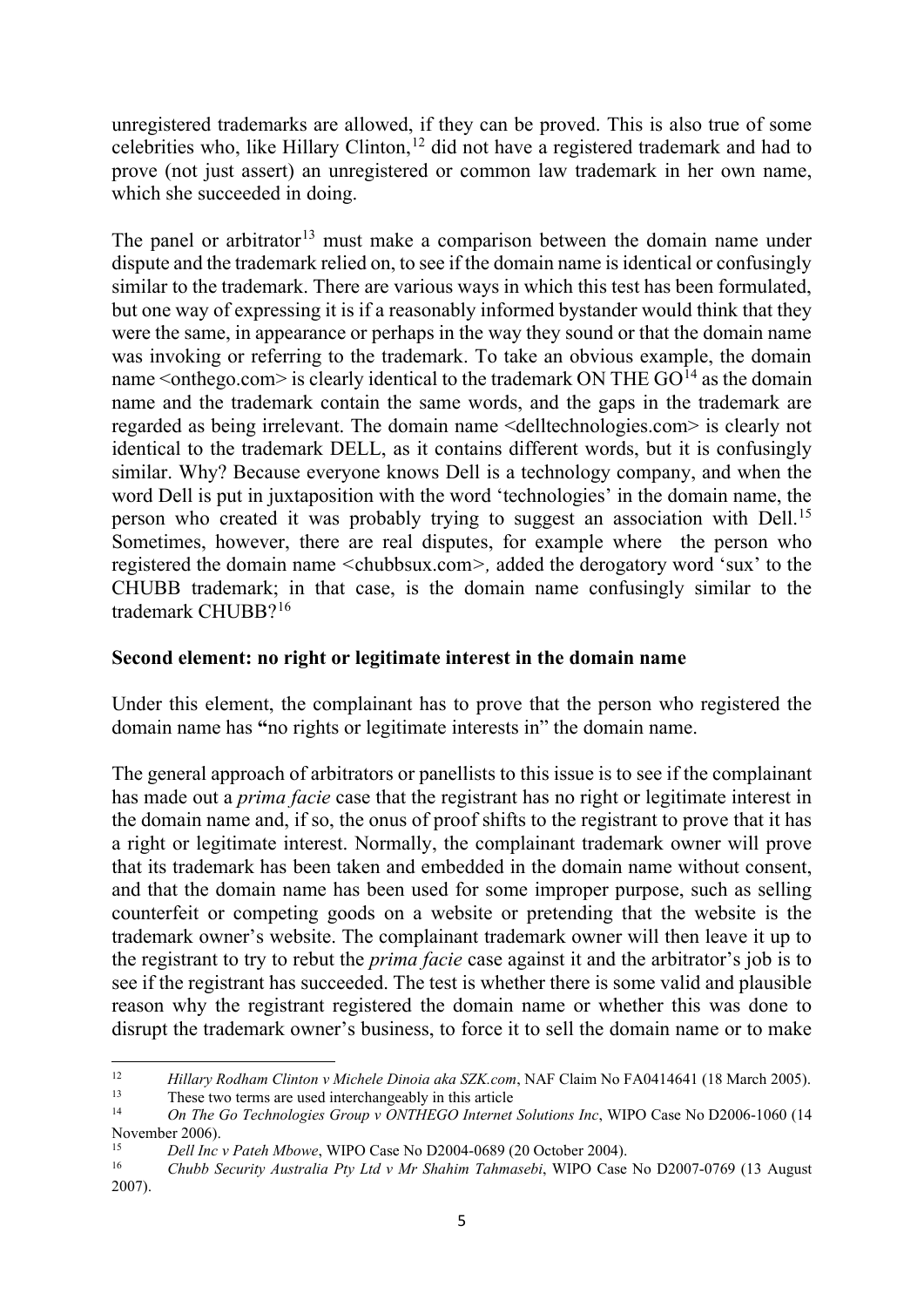money through blackmailing the trademark owner or by selling counterfeit goods or pornography.

The domain name registrant may succeed by proving,  $17$  e.g., by a statutory declaration or an affidavit or a screenshot of its website, that it had used the domain name for a *bona fide* offering of goods or services or that the domain name is in fact the name by which the registrant is commonly known,  $18$  as in the case of the fortunately named Mr. A R Mani, who had the foresight to register the domain name <armani.com>, much to the annoyance of the Giorgio Armani company.<sup>[19](#page-6-2)</sup> A party may also show a right or legitimate interest in a domain name if it is used for a genuine criticism site, or a fan site promoting the qualities of one's favorite film star or author.

But the real fights over domain names take place where the domain name is a generic or common dictionary word and a complainant trademark owner says that the generic expression in the domain name is the same as or similar to its trademark and that it is being used for a website to sell similar goods or services to those of the trademark owner. Readers are invited to look at some of the decisions on this controversial topic to see the outcome of such cases.<sup>[20](#page-6-3)</sup>

#### **Third element: bad faith**

The third element that must be proved by the complainant is that the domain name 'has been registered and is being used in bad faith.'

Note the conjunctive "and", as both the registration in bad faith and use in bad faith must be proved. Here again, the Policy sets out several examples of bad faith, but a complainant may rely on any other factor, which must also be proved by evidence.

The examples given in the Policy<sup>[21](#page-6-4)</sup> are, first, where the domain name was acquired *primarily* for reselling or renting it to the trademark owner or a competitor; secondly, where the domain name was registered to prevent the trademark owner from reflecting the trademark in a corresponding domain name; thirdly, where the domain name was acquired *primarily* to disrupt the business of a competitor (such as a domain name used to bypass an authorized seller of tickets for an event, so that internet hits end up with a scalper); or, fourthly and more frequently, where the domain name causes confusion by

<span id="page-6-0"></span><sup>&</sup>lt;sup>17</sup> Paragraph  $4(c)(i)$  of the Policy.<br><sup>18</sup> *Ibid.* para  $4(c)(ii)$ 

<span id="page-6-1"></span><sup>&</sup>lt;sup>18</sup> *Ibid*, para 4(c)(ii).

<span id="page-6-2"></span><sup>&</sup>lt;sup>19</sup> *GA Modefine SA v AR Mani*, WIPO Case No D2001-0537 (20 July 2001).

<span id="page-6-3"></span><sup>20</sup> See, for example, the cases mentioned in the following extract from the decision in *LiveOne Group Ltd v Kim KwangPyo/MediaBlue Inc*, NAF Claim No FA1210001467218 (10 December 2012):

<sup>&</sup>quot;... *See Zero Int'l Holding v. Beyonet Servs.*, D2000-0161 (WIPO May 12, 2000) ("Common words and descriptive terms are legitimately subject to registration as domain names on a 'first-come, first-served' basis."); *see also Target Brands, Inc. v. Eastwind Group,* FA 267475 (Nat. Arb. Forum July 9, 2004) (holding that the respondent's registration and use of the <target.org> domain name was not in bad faith because the complainant's TARGET mark is a generic term); *see also Miller Brewing Co. v. Hong*, FA 192732 (Nat. Arb. Forum Dec. 8, 2003) (finding that because the respondent was using the <highlife.com> domain name, a generic phrase, in connection with a search engine, the respondent did not register and was not using the disputed domain name in bad faith)."

<span id="page-6-4"></span><sup>&</sup>lt;sup>21</sup> See Policy, para 4(b) for the details.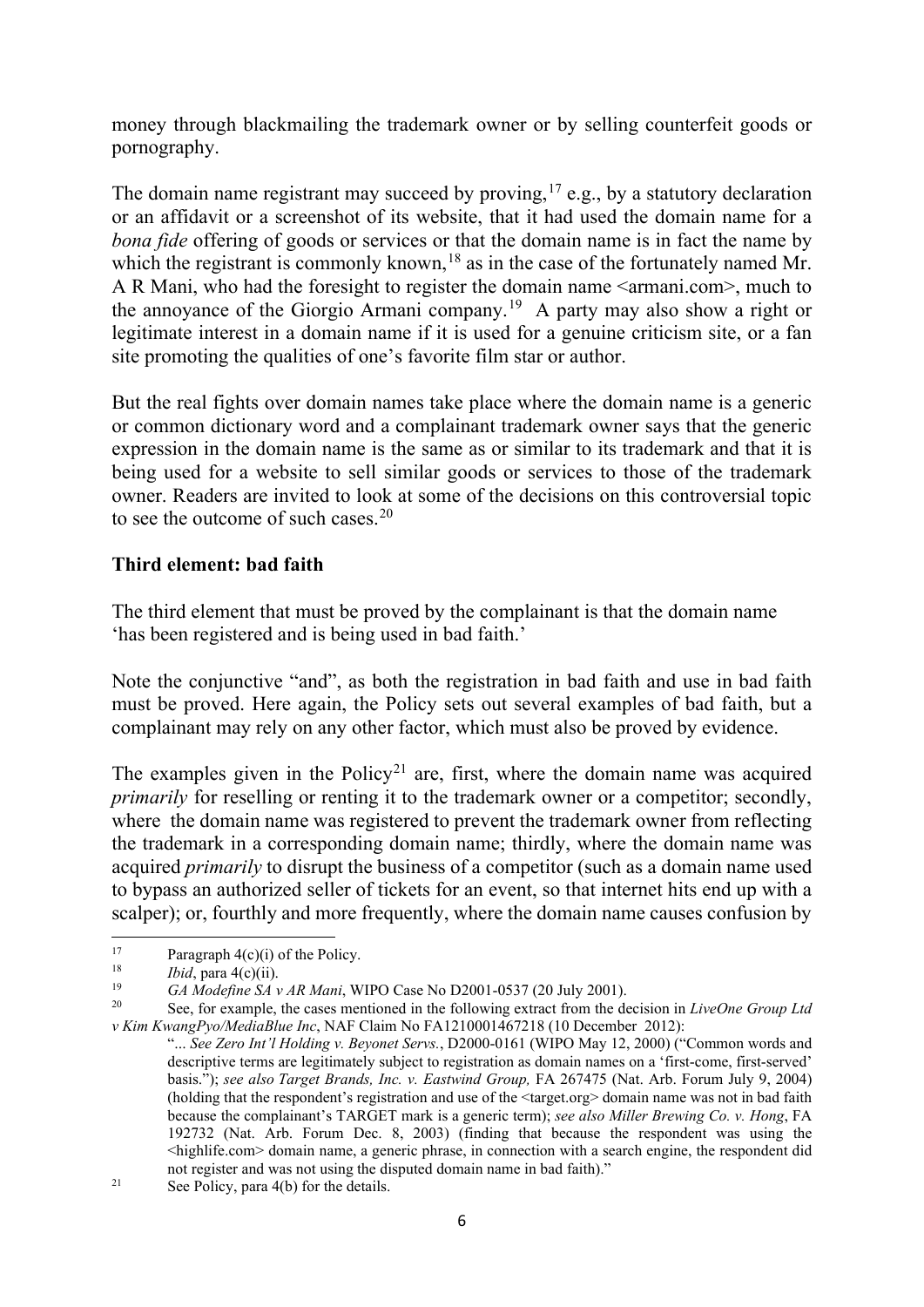actively misleading internet users as to whether the site to which they are diverted is an official website that is authorized or approved by the trademark owner,<sup>[22](#page-7-0)</sup> a practice that is sometimes used to give the impression that the website is official but is used to sell counterfeit or illegal goods, such as pharmaceuticals. Proof of any of these criteria would be good evidence going to show that the domain name was registered and used in bad faith.

What has to be shown here is *bad* faith, i.e., conduct worthy of rejection, conduct that is reprehensible or, as an internet dictionary puts it, "lack of honesty or trust"<sup>[23](#page-7-1)</sup> and not just conduct of which the complainant does not approve. This was seen in one of the cases that failed because the trademark owner did not or could not prove bad faith: *Nintendo of America Inc v Alex Jones*. [24](#page-7-2) Young Alex Jones was a *Legend of Zelda* fan and registered the domain name <legendofzelda.com> to promote Nintendo's popular video game. However, he praised the story and characters, not denigrated them, and he really did Nintendo a big favor by promoting it. The panelist therefore wisely decided that this was not bad faith but good faith!

If the complainant succeeds in proving these three elements, it will obtain an order from the panel that the domain name be transferred to it. Sometimes, however, the panel will find that the complainant, as well as failing to prove its case, was too heavy-handed and was trying to harass the registrant into handing the domain name over at a lower price than the registrant was prepared to take. In those cases, sometimes called Plan B cases, the panelist may make a finding that the complainant has engaged in 'Reverse Domain Name Hijacking'. This has no immediate effect, but is embarrassing to the unsuccessful complainant.

# **The outcome**

Most UDRP cases are won by complainants because most of them are undefended. But even where a case is undefended, the complainant still must prove its case. The author occasionally reads decisions in undefended cases in which respondents made no submissions, but complainants failed to prove their case, with the result that the respondents prevailed.

# **The interface between the UDRP and the process applying to domain names in separate national regimes**

Thus, the UDRP is a policy framework applying to the broad range of domain names issued by ICANN-accredited registrars in relation to the well-known .com, .info, .biz etc. It is also used for domain names issued under the 1000 new Top Level Domains, such as domain names issued under the .xyz, .club, .Melbourne or .accountants 'umbrellas'. As well as the UDRP, however, there are also country-code top-level domains, such as .my for Malaysia and others for specific Asian jurisdictions, such as

<span id="page-7-0"></span><sup>&</sup>lt;sup>22</sup> See *Harbord Real Estate v Austin Robinson*, WIPO Case No D2006-0418 (15 May 2006).<br><sup>23</sup> BusinessDictionary.com - http://www.businessdictionary.com/definition/bad-faith.html.

<span id="page-7-2"></span><span id="page-7-1"></span>WIPO Case No D2000-0998 (17 November 2000).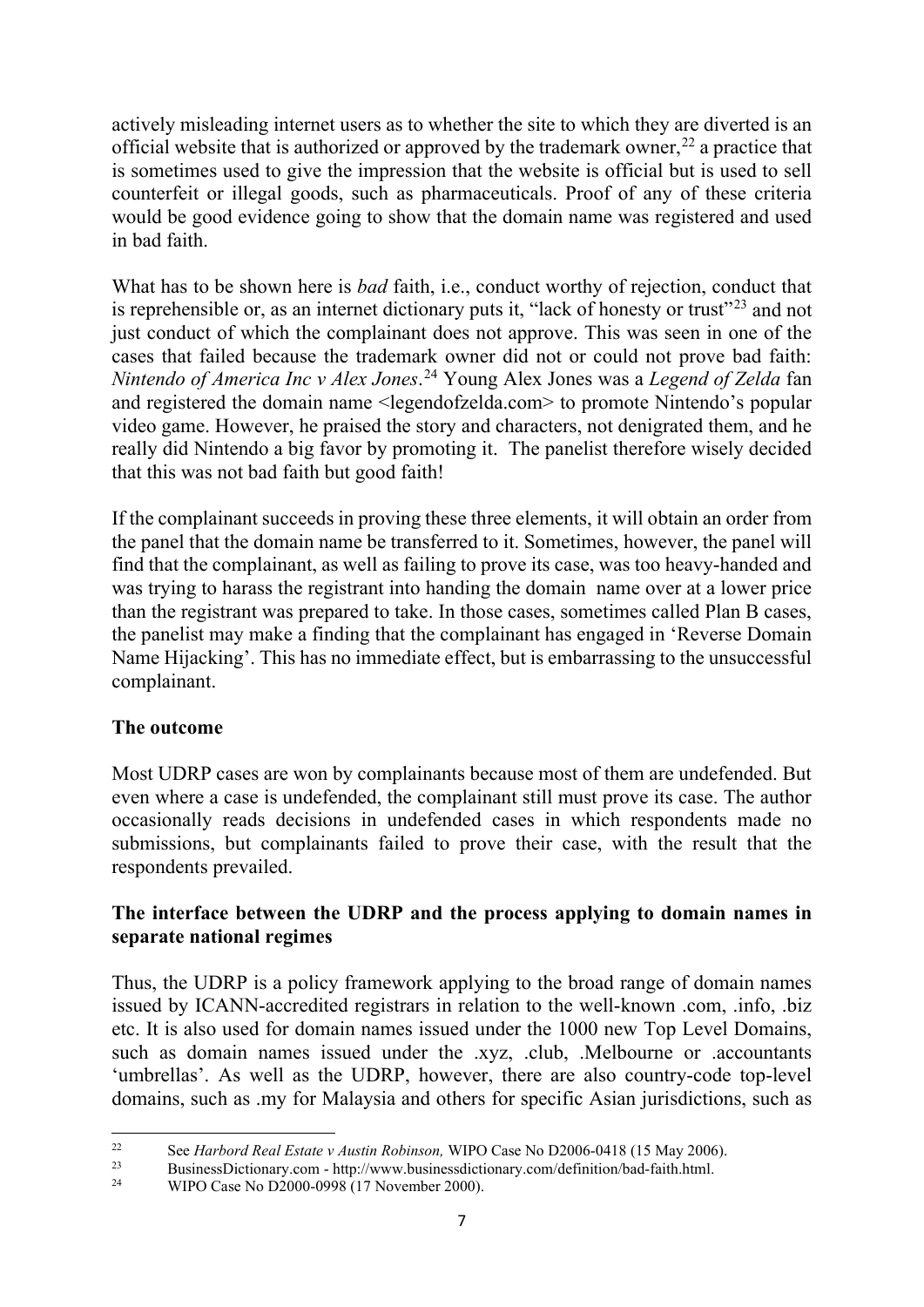.com.au for Australia and .ca for Canada. Consequently, specific Asian and other policies and dispute resolution processes will apply and it is important if, for example, one is chasing a .my ( dot my) domain name, to use the Malaysian process and read the Policy and Rules that will govern the arbitration process. If one is trying to recover an Australian domain name, i.e., one ending in .com.au, the specific Australian Policy and process must be used.[25](#page-8-0)

# **The importance of evidence**

The importance of evidence in all proceedings should be reiterated. Assertions are not enough; the author has seen many a case lost because parties did not adduce evidence that was almost certainly available to them.

# **Points for in-house counsel**

In-house counsel may well be asked to give urgent advice on how to retrieve a domain name if it looks as though someone has taken a trademark, registered and used a domain name that looks like a copy or is suspicious in some other way, such as passing off their website as the company's website. The following checklist should therefore be of assistance.

(1) Get a good working understanding of the domain name arbitration system. A record of developments in this field, including some knotty procedural issues, may be found at [www.domaintimes.info.](http://www.domaintimes.info/), the websites of the six providers of arbitration services <sup>[26](#page-8-1)</sup> and ICANN's website at [www.icann.org.](http://www.icann.org/)

(2) Decide what you want from making a claim. If you want only the domain name and do not want damages or injunctions, arbitration is the way to go. If, however, you want remedies like specific orders or damages, you will need to litigate.

(3) If the domain name you want to recover is a .com one, or one of the other international domain names, you will use the UDRP. You may bring the claim through any one of the six providers accredited by ICANN and they are all very professional and efficient. If, however, the domain name is a country code one, such as .my or .com.au, you will have to use the Policy and arbitration process laid down for that group of domain names.

(4) *Prima facie*, you will have a single person panel. If you have a novel or difficult case, consider asking for a three-person panel.

(5) Make sure you have a trademark you can use and rely on in your claim.

(6) Your case will be won or lost on the evidence, not by making assertions.

<span id="page-8-0"></span><sup>&</sup>lt;sup>25</sup> See notes 9 and 10 above.

<span id="page-8-1"></span>See note 6 above.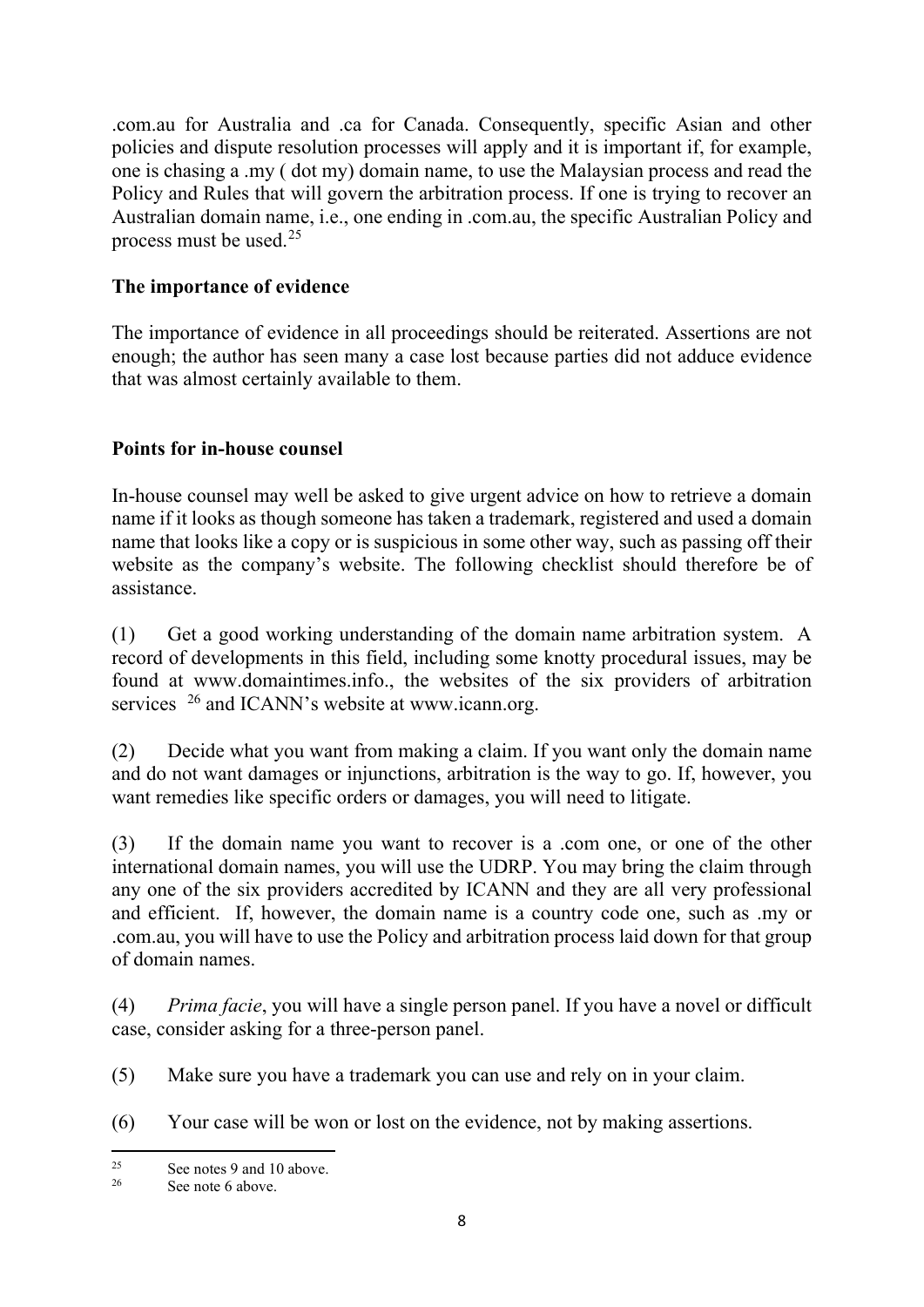- (7) Do not exaggerate your case or rely on dubious points.
- (8) If in doubt, always ask someone for advice.

#### **Other issues**

From time to time, we will include in Domain Times articles on specific issues that arise, such as: in what language will the proceeding be conducted; can you bring a claim for several domain names in the one proceeding; in what way, if at all, is it significant if the domain name is registered under a privacy service? There are many more.

Please let us know if there are specific issues or topics on which you would like us to include an article.

#### **DOMAIN NAME ARBITRATION IN VARIOUS COUNTRIES**

Use the free advisory service for initial inquiries offered by The Hon Neil Brown QC, Arbitrator, at [nabrownqc@vicbar.com.au](mailto:nabrownqc@vicbar.com.au) and see [www.domaintimes.info.](http://www.domaintimes.info/)

**United Kingdom.** Consult Nominet, for disputes on .uk domain names at https://www.nominet.uk

**China, Hong Kong, South Korea, Malaysia (.com, etc).** Consult the Asian Domain Name Dispute Resolution Centre at [www.andrc.org](http://www.andrc.org/)

**India**

Consult [registry@nixi.in](mailto:registry@nixi.in)

#### **Malaysia (.my)**

Consult the Asian International Arbitration Centre at https://www.aiac.world

**Singapore (.sg).** Consult the Singapore Mediation Centre and the Singapore International Arbitration Centre and [www.sgnic.sg.](http://www.sgnic.sg/)

**Australia.** Consult [www.resolution.institute](http://www.resolution.institute/)

**Canada.** Consult the British Columbia International Commercial Arbitration Centre (BCICAC), for dispute resolution services for .ca (Canadian) domain names

A division of the BCICAC, the Canadian International Internet Dispute Resolution Centre (CIIDRC) has recently been appointed as a provider of domain name dispute resolution services in the range of .com, .info, .net and the other domain names. Consult it at https://ciidrc.com

**New Zealand (.nz).** Consult the Domain Name Commissioner at www.dnc.org.nz

**Inquiries for all other countries.** Consult WIPO at www.wipo.int.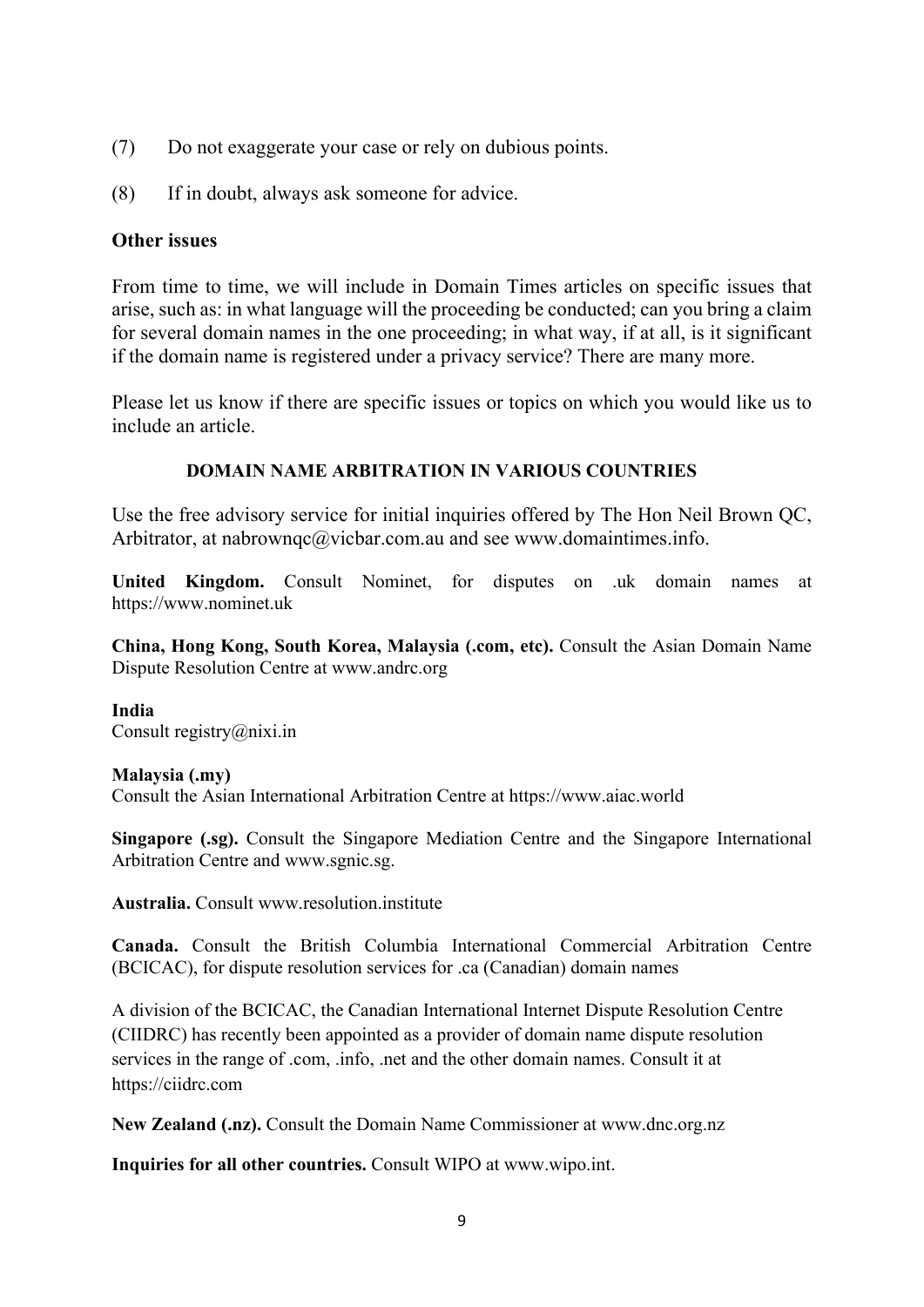Best wishes.

The Hon Neil Brown QC [nabrownqc@vicbar.com.au](mailto:nabrownqc@vicbar.com.au)

# **THE DOMAIN NAME ADVICE SERVICE**

Mr. Brown now gives advice on all domain name matters, including opinions, case evaluation, expert appraisals, disputes, strategies, consulting and mediation and arbitration. Contact him at [nabrownqc@vicbar.com.au.](mailto:nabrownqc@vicbar.com.au)

### **FOR ALL YOU NEED TO KNOW ABOUT DOMAIN NAMES**

See the website **Domain Times** at [www.domaintimes.info.](http://www.domaintimes.info/) The website that covers everything to do with domain names.